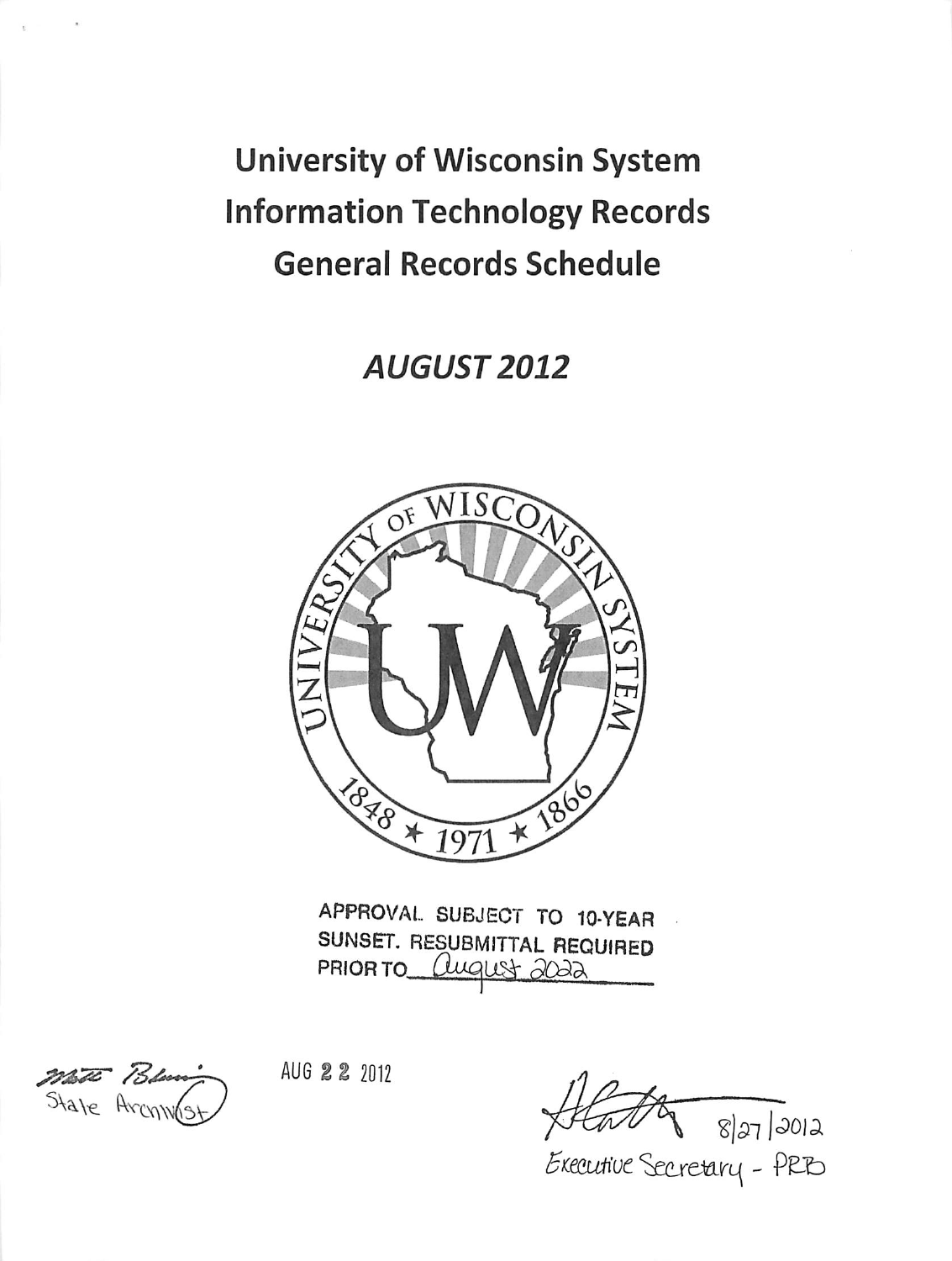# *UNIVERSITY OF WISCONSIN SYSTEM INFORMATION TECHNOLOGY GENERAL RECORDS SCHEDULE*

The Universityof Wisconsin System Information Technology General Records Schedule applies to all University of Wisconsin institutions. In order to facilitate efficient records management for University employees, this general schedule is provided in narrative format.

## *I. INTRODUCTION AND PURPOSE*

The University of Wisconsin System comprises fifteen distinct institutions, many of which create and receive records that are similar in purpose and utility. In the interest of efficiency, therefore, this records schedule identifies categories of records resulting from processes commonly associated with Information Technology. The identified processes are common to all University of Wisconsin institutions.

This document also provides guidance to University System employees regarding what does and does not comprise a public record, which will in turn allow University employees to retain for a discrete time period and thereafter destroy expired public records, as well as those materials that do not comprise public records. The UW-System must manage all IT Business records to ensure systematic control from creation or receipt through processing, distribution, maintenance, retrieval, retention and final disposal.

## *II. SCOPE:*

The records schedules described within this document include the following records:

- INFORMATION TECHNOLOGY BUSINESS PROJECT RELATED
- COMPUTER ONGOING OPERATIONS AND TECHNICAL SUPPORT
- NETWORK/DATA COMMUNICATION SERVICES
- DATA ADMINSTRATION
- COMPUTER AND INFORMATION SECURITY
- NOTES ON BACK-UP AND ADMINSTRATIVE RULE 12

## *III. UTILITY AND FUNCTION OF INFORMATION PROVIDED WITHIN THIS DOCUMENT.*

*a) Preservation of Historical Documents.* Historically, University records have been preserved in paper files. Presently, however, advances in technology are beginning to present a viable alternative to paper records: electronic data stored in computer systems. Using electronic data to store University records presents a potentially fatal flaw, however, because electronic data decays over time. Thus, unlike paper records, with the passage of time electronic records lose information and readability, unless software updates are consistently purchased, installed, and maintained. Because of this aspect of information technology systems, records storage within an information system must comply with the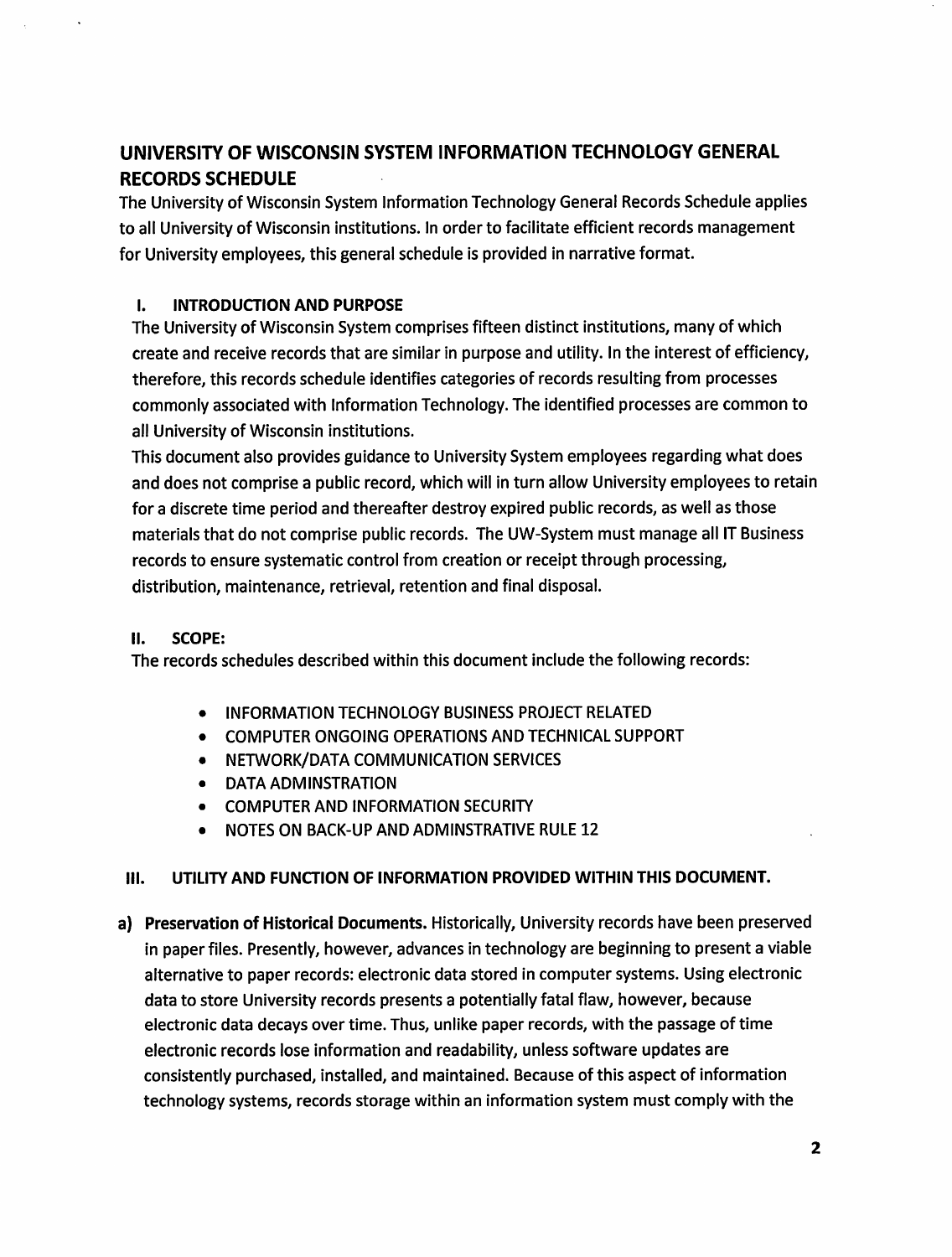legal requirements set forth in Regent Policy Document 3-2: University of Wisconsin System Public Records Management; and Chapter Administrative 12: Electronic Records Management-Standards and Requirements. Please carefully review these documents prior to storing official copies of public records upon information systems and if you have questions or concerns, then please seek assistance from the records officer at their respective University of Wisconsin institution.

#### *b) Use ofthe Systems Approach.*

To as great extent as possible, the records schedules included within this document were developed using a systems approach. That is, the substantive information contained within an individual document, rather than the document's format, is the basis for the descriptor of each department. This is because the format for some documents is dynamic in nature and subject to administrative change. Thus, the descriptors for each document are as comprehensive as possible without relying upon format or form names. Due to these changes, however, there may be instances in which an individual records schedule does not reflect the exact title or name of a form as used by the originator of a document. In such cases, if a University employee has difficulty determining whether a document comprises a record by reviewing the descriptive information contained within both the document and a records schedule, then employees seek assistance from the records officer at their respective University of Wisconsin institution.

#### *c) Minimum Retention Established and Permanent Retention Procedure.*

The records schedules included within this document establish minimum retention periods for each type of record. The disposition of each record is assumed to be destruction after its minimum retention period. However, expired records may be retained, for as long as they are needed as a resource for performing future projects on behalf of the University of Wisconsin.

#### *d) Materials That Do Not Comprise Public Records.*

Under Wisconsin law, many materials do not comprise public records. Therefore, nonrecords should be retained only so long as they are useful as a resource for performing the transaction of public business on behalf of the University of Wisconsin System. Thereafter, in the interest of efficiency and proper resource management, they should be destroyed.

#### *The following materials are not public records, under Wis. Stats. && 16.61 and 19.35.*

*1. Duplicates.* Public records do not include duplicate copies of records, the original copies of which are in the custody of an office contained within the University of Wisconsin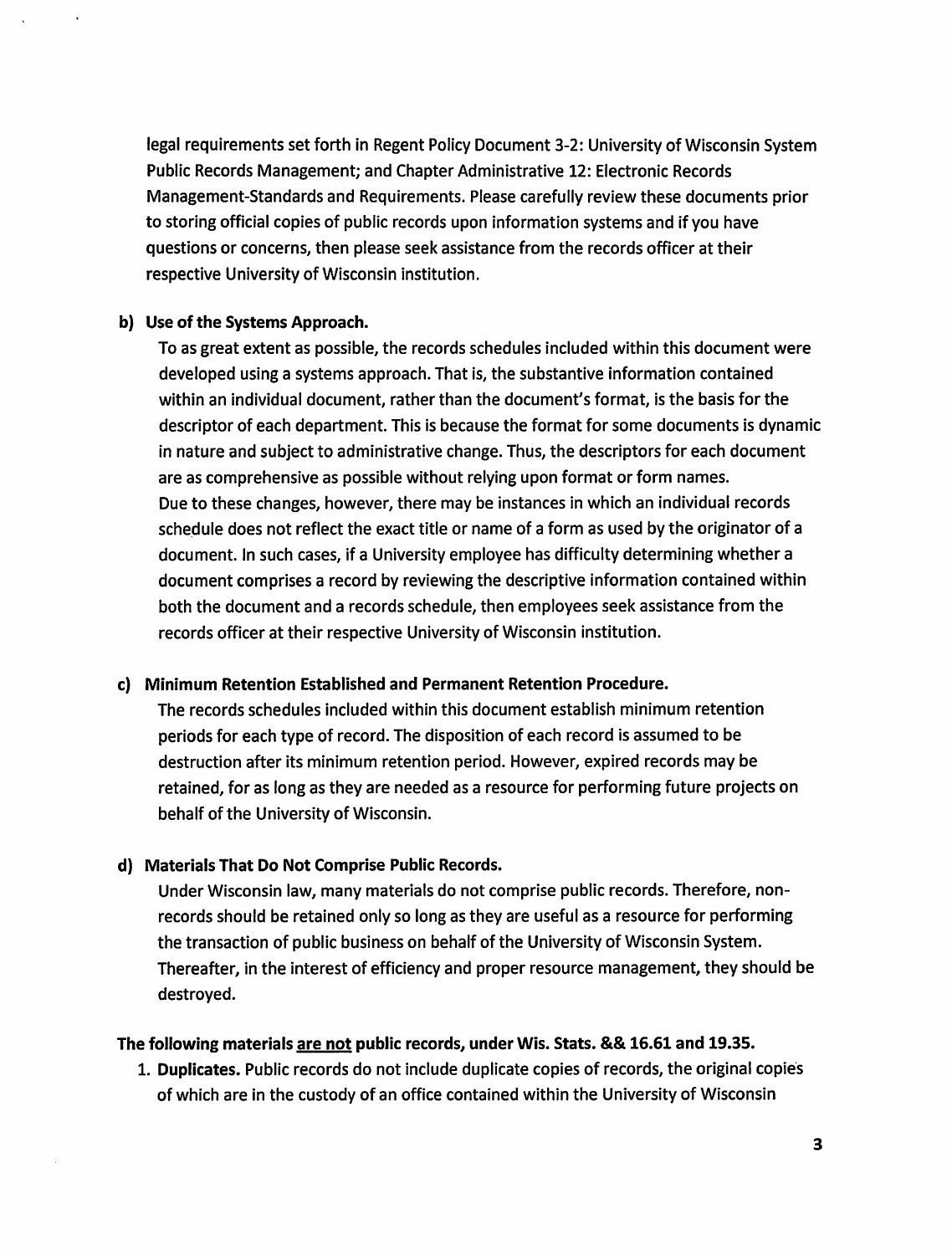System Administration, and which are maintained by a University employee only for convenience or reference and for no substantive purpose.

*2. Unsolicited Notices or Invitations.* Public records do not include unsolicited notices or invitations received by a University employee, which are not related to any official action taken, proposed, or considered by the University of Wisconsin System.

## *3. Drafts, Notes and Preliminary Computations.*

Public records do not include drafts, notes, preliminary computations, and like materials, but only ifthey are intended for personal use by a University employee or prepared by a University employee in the name of the person for whom the employee is working.

- *4. Routing Slips and Envelopes.* Publicrecords do not include Routing slips and envelopes.
- *5. Personal Materials.* Public records do not include materials that are the personal property of a University employee and that have no relation to his or her office. Please note that non-records should be destroyed as soon as possible, concurrent with the time at which they are no longer useful as a resource for performing the transaction of public business on behalf of the University. Moreover, personal materials should neither be created nor retained by a University during the regular course of business.

\*M/so **note that ifnon-records are retained beyond the timethey are no longerusefulas a resourcefor performing the public business on behalfof the University, thenunder Wisconsin law, duplicates, unsolicited notices, invitations, routing slips and envelopes would have to be turned over to a requester inresponseto a relevantpublic records request, andinresponse to auditorlitigation proceedings. See Wisconsin Statute 13.94, 19.35, and 804.01.**

## *6. Schedule does not require creation of Records Schedules*

It is understood that not all UW-System Campuses may have all the types of records listed in this schedule. This schedule does not require records to be created by UW-System Campuses. It provides policy guidance for those records that are used by UW-System Campuses.

## *I. CONDITIONS AFFECTING FINAL DISPOSITION*

All recommended dispositions stated within this schedule may be carried out by University of Wisconsin institutions without further consultation or approval from the University of Wisconsin Archives, legal services, or internal audit with the following exceptions: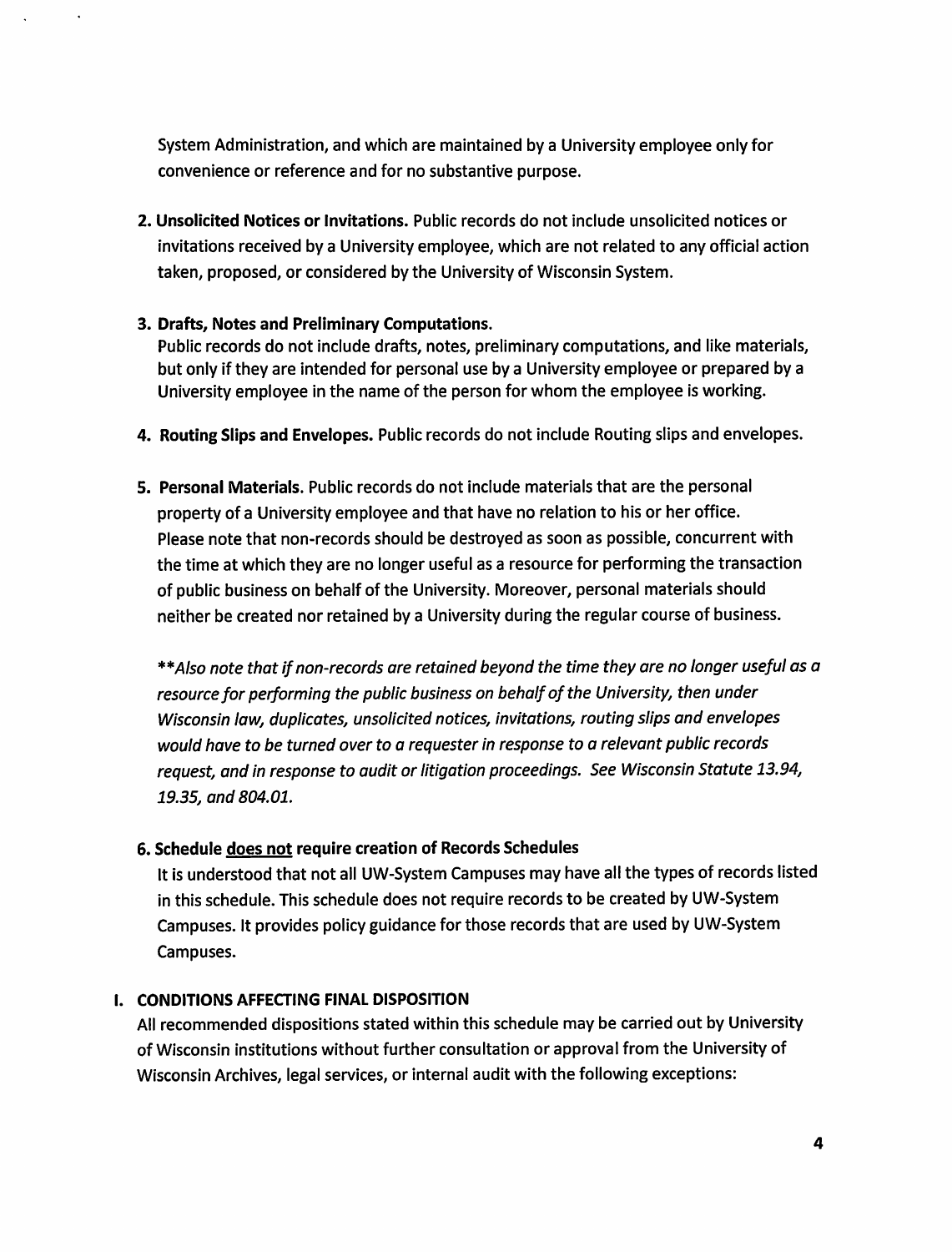**a. Public Records Request.** If a public records request is received by an office for any record or records included within this schedule, then the record (s) cannot be destroyed until the request is granted, or until at least sixty days after the date the request is denied. Court orders may extend this time period. If necessary and upon request, the Office of General Counsel will provide guidance to University of Wisconsin institutions regarding public record requests.

*b. Litigation or Audit.* Each University of Wisconsin institution must not only retain records that are the subject of pending litigation or audit, but also suspend any disposition of those records until such time as the litigation or audit is completed. Requests for records relating to open audits must be filed with the University of Wisconsin institution involved in the audit.

# *Administrative Rule 12, Electronic Records Management*

General record schedules cover records in all media. Administrative Rule 12, Electronic Records Management-Standards and Requirements, became effective May 1,2001. The rule and related information regarding records management for electronic records can be found at http://www.doa.state.wi.us/section detail.asp?linkcatid=761&linkid=127&locid=0&sname. The purpose of this rule is to ensure that public records in electronic format are preserved, maintained, and remain accessible for their designated retention period. Because of frequent technological change, including hardware and software obsolescence and media degradation, agencies must take steps to manage and protect electronic records for as long as they are needed. To meet business needs and protect the legal, financial and historical interests of internal business operations and Wisconsin citizens, agencies must prepare and execute migration plans for electronic records as necessary to prevent them from becoming inaccessible during their retention periods.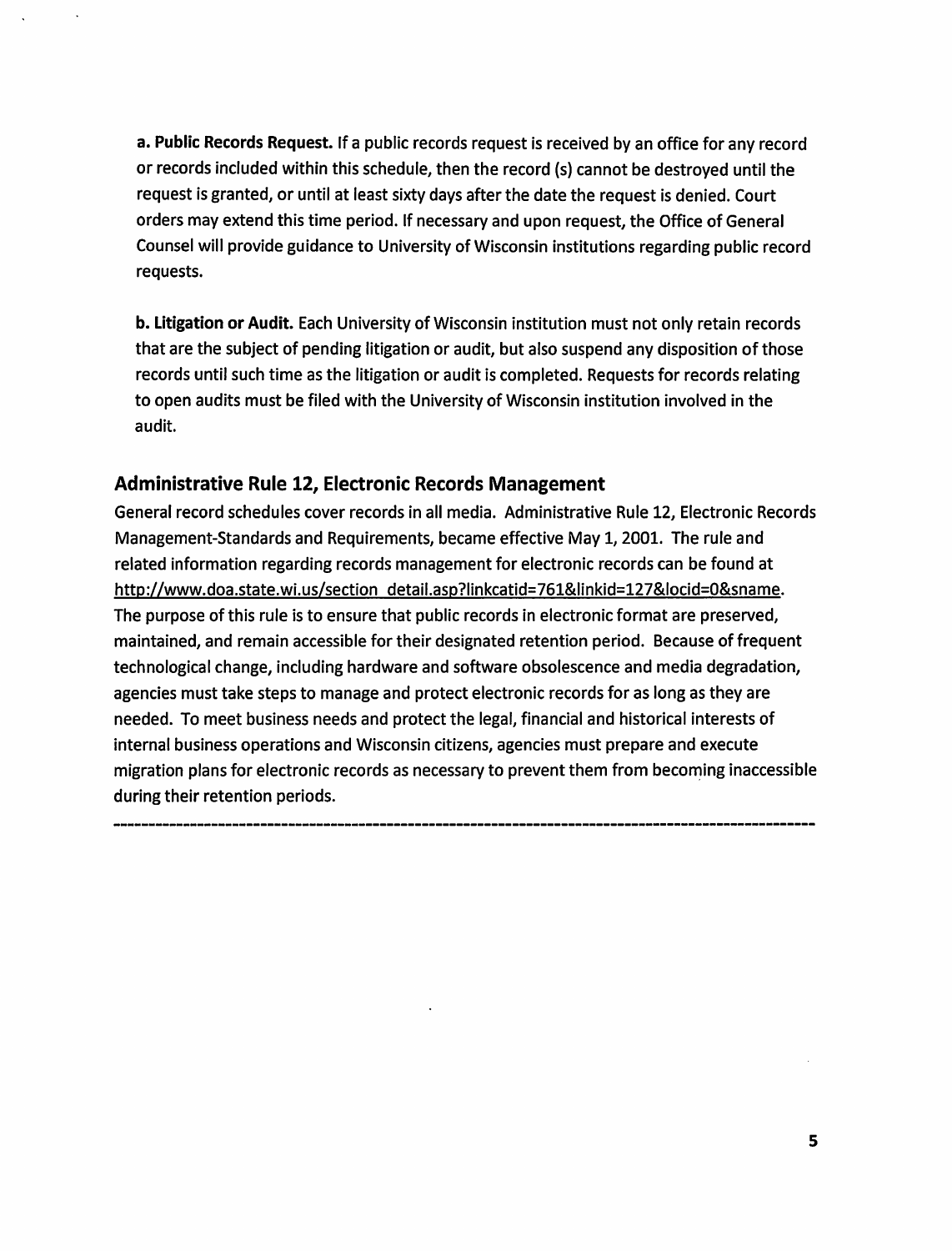# *UW-System Information Technology Record Series:*

# *INFORMATION TECHNOLOGY BUSINESS PROJECT RELATED*

# *UWIT0001 IT Project Plans and Charters*

This record series includes records pertaining to development, redesign or modification of a computer system or application.

The follow are included, but is not limited:

*Pre-proiect Plans:* This series consists of pre-project proposals, cost benefit analysis, risk assessments, sign-off and decision documents, and fit/gap analysis for project work, progress reports, plans and accomplishments.

*Project Charters:* (including scope, requirements, roles, timeline, budget, control strategies); *Project Plans:* (including WBS, staffing, schedule, budget, communication plan, change management plan, change management risk plan, support transition plan).

# *Retention: EVT+ 5 Years EVENT= Project completion or end date.*

♦Transferto Institutional Archives

**\*Archival value:** The determination of the archival value of ITProject Plans and Charters will be made by each institutional archival policy.

*Pll? No*

Confidential? *No*

Copies: Destroy when no longer needed.

# *UWIT0002 IT Project Status Reports, Workflow and Test Plans*

This records series consists of the project supplementary documentation including but not limited to:

*Status Reports* (Change logs, data cleanup procedures and stats, code migration procedures, transition to production tasks, authorization setup, process scheduling, post-implementation review);

*Workflow* (workflow diagrams, data definitions, data conversion mappings, naming standards, architecture diagrams, and file designs);

*Test Plans*(including processing test results, accessibility compliance results, data conversion results

*Retention: EVT+ 5 Years EVENT= Project completion or end date. Destroy/Delete Pll? No Confidential? No Copies:* Destroy when no *longer* needed.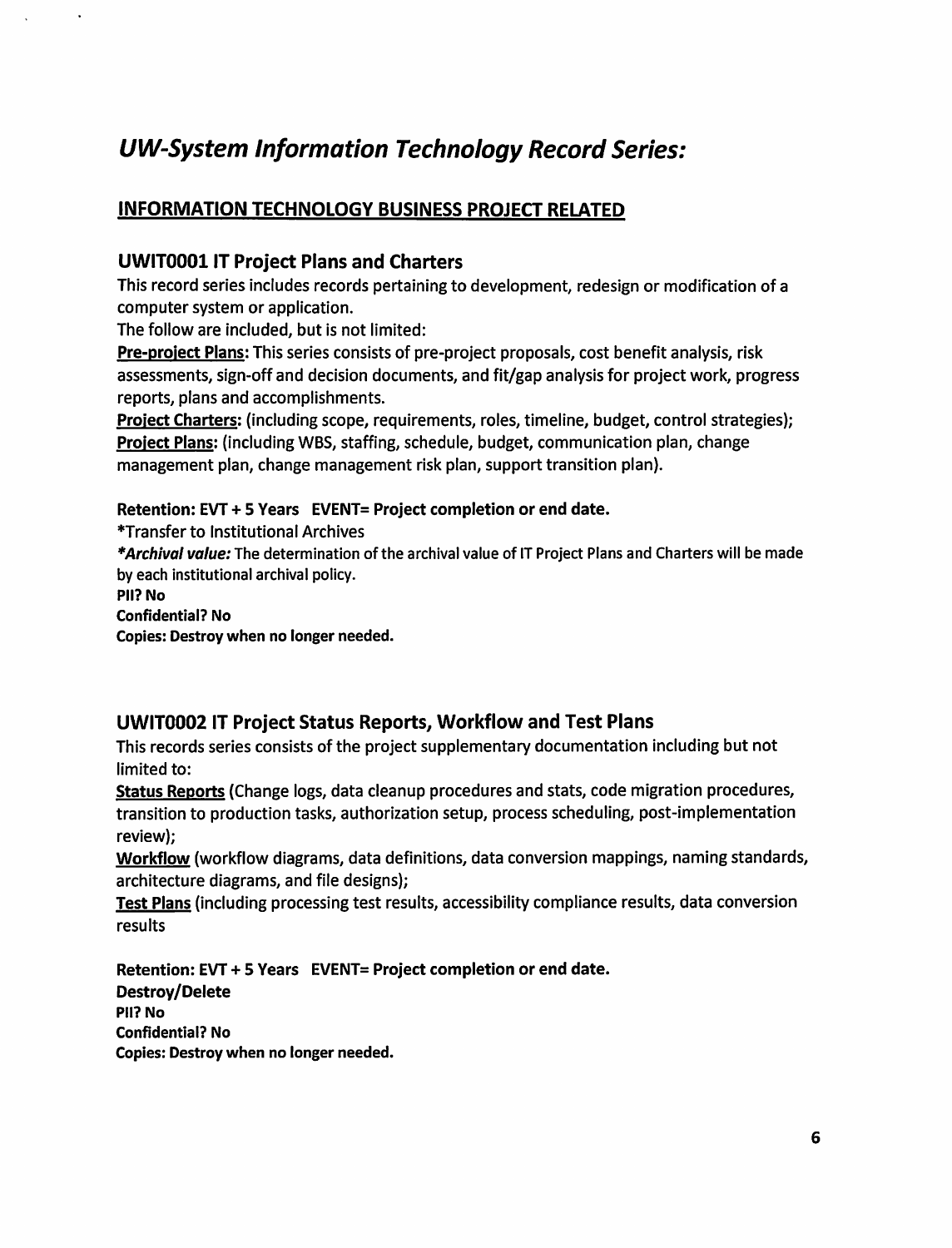# *COMPUTER ONGOING OPERATIONS AND TECHNICAL SUPPORT*

# *UWIT0003 Program Source Code*

This record series includes program source code including run or job controls.

Retention: EVT+ 3 Year EVENT= Code is superseded or replaced Destroy/Delete Pll? No Confidential? No Copies: Destroy when no longer needed.

# *UWIT0004 Electronic Records Software and Documentation and System*

# *Maintenance*

This record series consists of proprietary and non-proprietary software as well as related documentation that provide information about the content, structure, and technical specifications of computer systems necessary for retrieving information retained in machinereadable format. These records may be necessary for an audit process.

#### RETENTION: Retain as long as software-dependent records are retained. Pll? No

Confidential? No

# *UWIT0005 Audit Trails: Routine Administrative Information*

This record series consists of system-generated audit trails tracking events relating to records in information systems used for routine administrative activities. Audit trails link to specific records in a system and track such information as the user, date and time of event, and type of event (data added, modified, deleted, etc.).

Retention: EVT + 4 Years EVENT=Date of completion and/or audit report Destroy/Delete Pll? No Confidential? No

# *UWIT0006 Operating System and Hardware Migration Conversion Planning*

This series consists of planning documentation for migration of data from one system to another system done when systems are upgraded or a new system is implemented. This includes code migration procedures.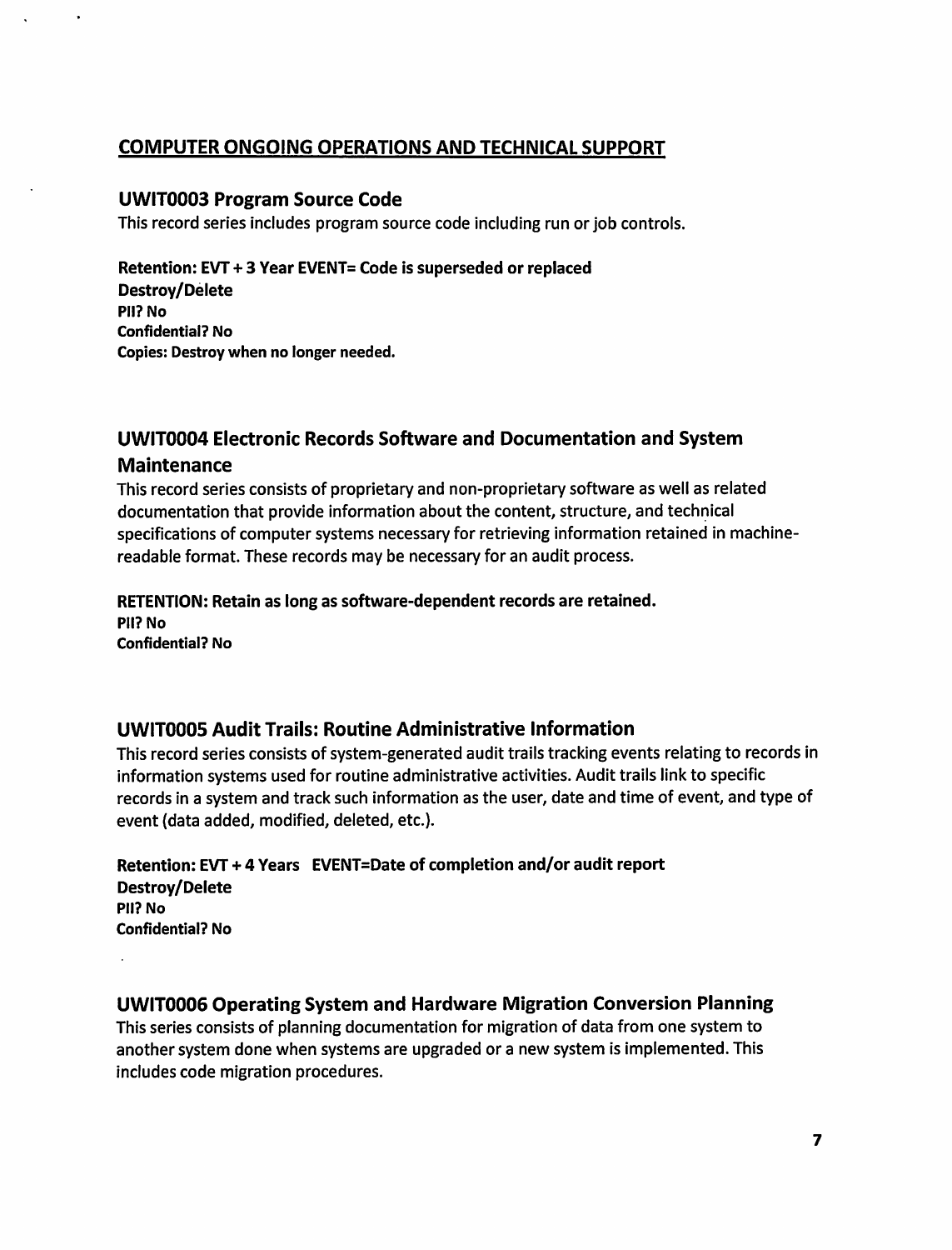*Retention: EVT+ 3 Years EVENT= Completion of Conversion Destroy/Delete after data istransferred to a new format* Pll? No Confidential? No

# *NETWORK/DATA COMMUNICATIONS SERVICES*

# *UWIT0007 Telephone Voicemail System Call Detail*

This records series contains telephone system call detail includes: Call Date, CallTime, To Number, From Number and Call Duration.

*Retention: CR Date + 4 Years Destroy/Delete Pll?* Yes **WisSSStats 19.62(5)** Confidential? No Copies: Destroy when no longer needed.

# *UWIT0008 ITTelecom Maintenance Work Order Files and Logs*

This series consists of telephone support, maintenance service orders, service change orders, Service billing and inventory support records such as service prices and history, telephone inventory, facility location records, Type of service and features.

## *Retention: EVT+1 Years EVENT=Date of completion and audit report*

*Destroy/Delete Pll? No* Confidential? No Copies: Destroy when no longer needed.

## *UWIT0009 Network Support Service History and Summary*

This record series consists of site visit report, trouble reports, service history, network upgrade documentation and other related correspondence.

*Retention: CR Date +1 Year Destroy/Delete Pll? No* Confidential? *No* Copies: Destroy when no longer needed.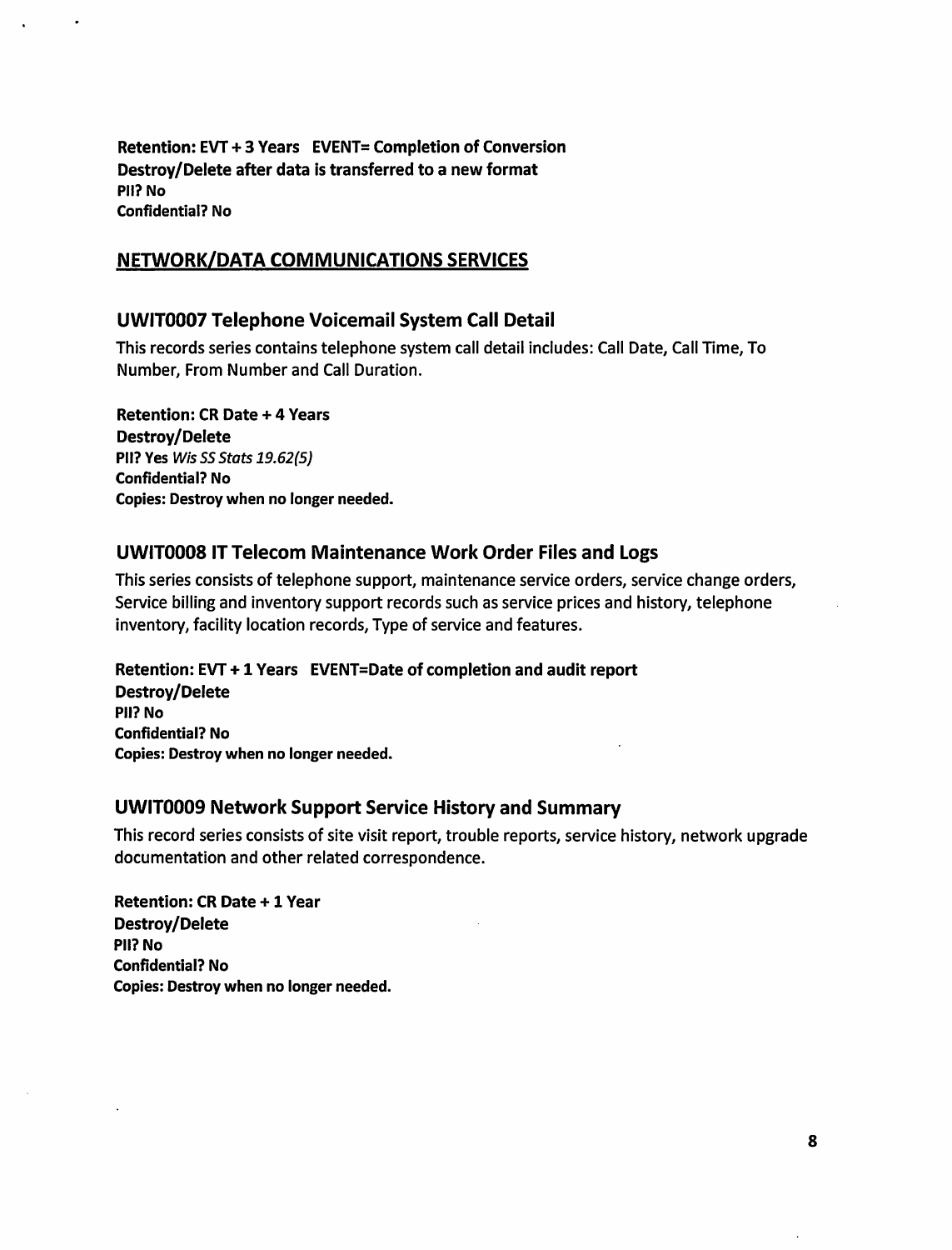# *UWIT0010 Network Architecture & Configuration Documentation*

This records series consist of network architecture documentation, configuration management and circuit inventory system.

Retention: EVT + 3 years EVENT= Discontinuance of System Destroy/Delete Pll? No Confidential? No Copies: Destroy when no longer needed.

# *UWIT0011 Network or Circuit Installation, Outage Files*

This record series consist of work orders, correspondence, work schedules, building / circuit diagrams including network outages and application outage.

Retention: CR Date +1 Year Destroy/Delete Pll? No Confidential? No Copies: Destroy when no longer needed.

# *DATA ADMINSTRATION*

## *UWIT0012 Data Documentation/Metadata*

This record series comprises of data dictionary's, definitions, and data structures, file layout, code translations and associated reports.

Retention: EVT + 3 years EVENT= Discontinuance of System Destroy/Delete after discontinuance of all systems and after all data created by every system instance has been destroyed or migrated to a new structure or format. Pll? No Confidential? No Copies: Destroy when no longer needed.

# *COMPUTER AND INFORMATION SECURITY*

# *UWIT0013 Computer Security Incident* & *Investigation*

Thisseries consists of incidents involving unauthorized attempted entry attempts, probes, and /or attacks on data processing systems,information technologysystems, telecommunication networks, and electronic security systems including associated software and hardware. This would include official reports and other documentation if appropriate.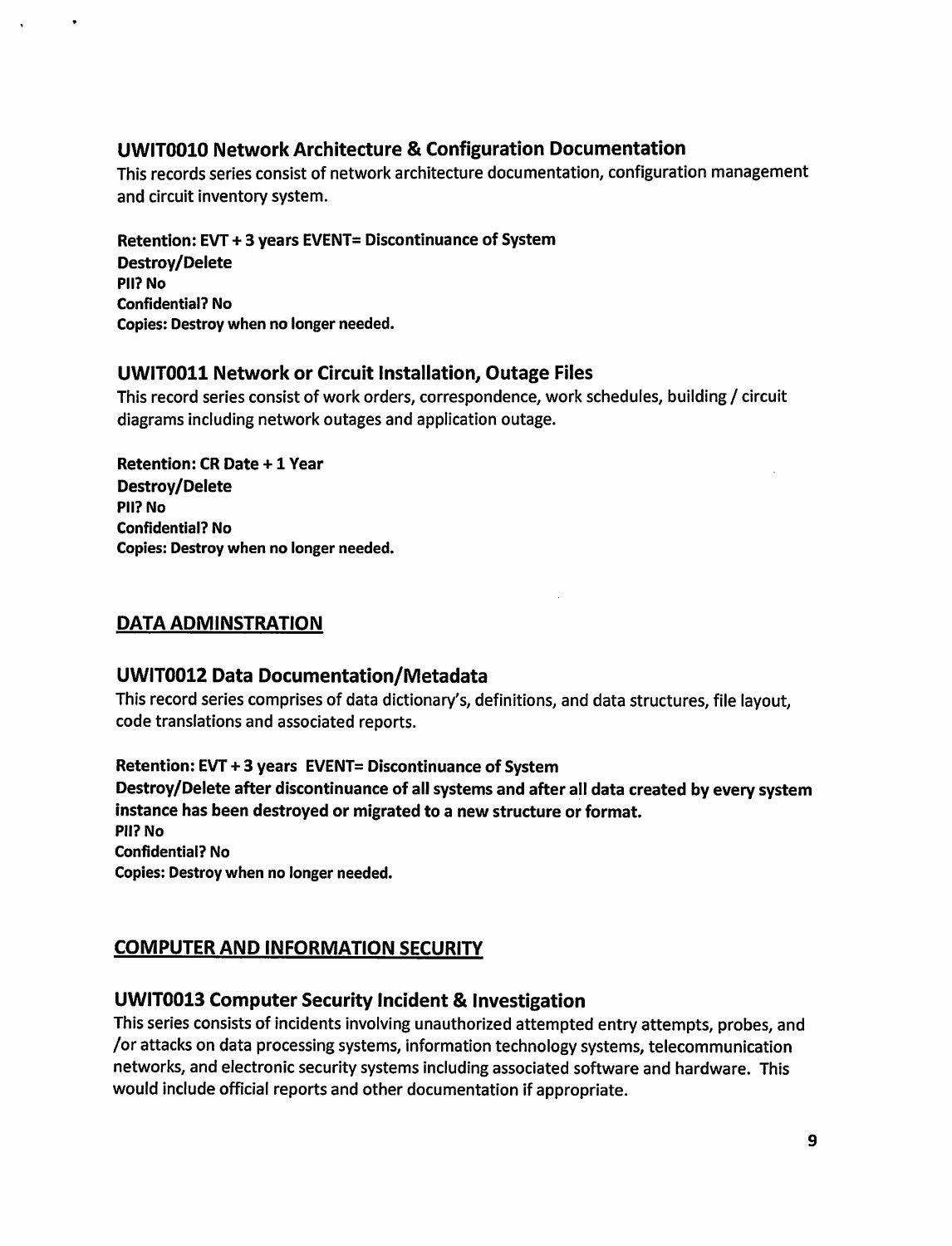*Retention: EVT + 5 years EVENT= Date that incident was resolved Destroy/Delete Pll? May contain Pll* **Confidential? Yes Wis SS Stats 19.62(5)** *Copies: Destroy when no longer needed.*

# *UWIT0014 Assignment and Authorizations for Users*

This series consists of but not limited to:

 $\bullet$ 

- privileged user forms for managed servers and authorizations for privileged staff,
- Signed employee confidentiality agreements and user access and request and authorizations.

*Retention: EVT +4 Years EVENT= Departure of Employee from employment Destroy/Delete Confidential may contain Pll Pll? Yes* **Confidential?** Yes *Wis SS Stats* 19.62(5) *Copies: Destroy when no longer needed.*

# *UWIT0015 Computer & Information Systems Logs*

This record series consists of firewall logs, system logs, network logs, or other logs used to maintain the integrity and security of the university's computer systems.

#### *Retention: CR +30 days or until review of logs is complete, whichever occurs first.*

*Destroy/Delete Pll? No Confidential? No Copies: Destroy when no longer needed.*

# *UWIT0016 IT Disaster Recovery Planning and Testing Records*

Thisseries consists of Business Continuity Plans for recovery records created or received subsequent to implementing disaster recovery processes and recovering electronically-stored information which are not part of the routine business cycle for disaster recovery records.

*Retention: Until Superseded Destroy/Delete Pll? No Confidential? No Copies: Destroy when no longer needed.*